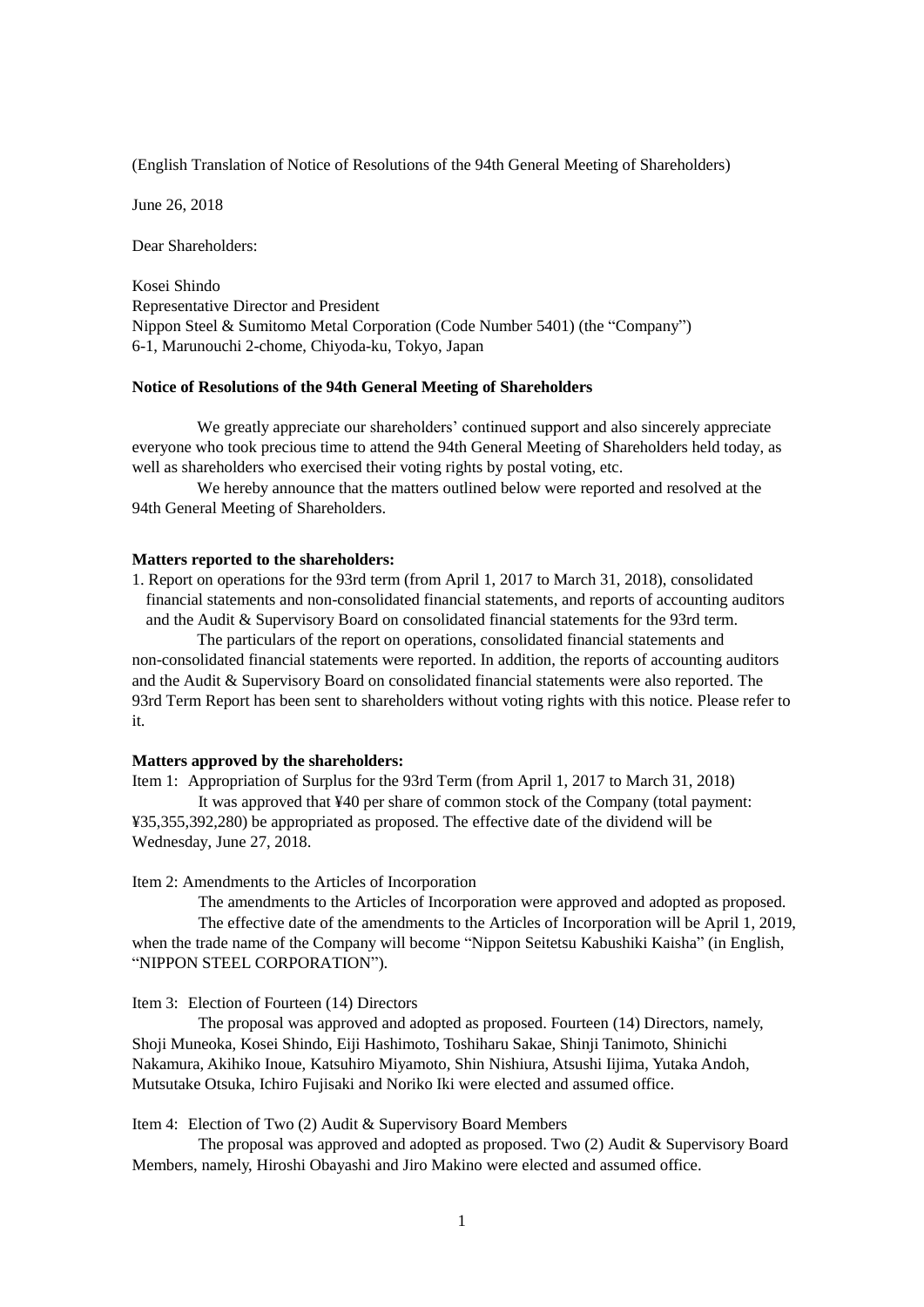[Reference] Directors and Audit & Supervisory Board Members as of June 26, 2018

The lineup of Directors and Audit & Supervisory Board Members as of the conclusion of the Board of Directors meeting held after the 94th General Meeting of Shareholders is as follows:

| (Directors)                                                    |                    | (Audit & Supervisory Board Members)                                                                |                    |
|----------------------------------------------------------------|--------------------|----------------------------------------------------------------------------------------------------|--------------------|
| Representative Director and<br>Chairman                        | Shoji Muneoka      | Senior Audit &<br><b>Supervisory Board</b><br>Member (Full-time)                                   | Yutaka Takeuchi    |
| Representative Director and<br>President                       | Kosei Shindo       | Senior Audit &<br><b>Supervisory Board</b><br>Member (Full-time)                                   | Atsuhiko Yoshie    |
| Representative Director and<br><b>Executive Vice President</b> | Eiji Hashimoto     | Audit & Supervisory<br>Board Member (Full-time)                                                    | Masato Tsuribe     |
| Representative Director and<br><b>Executive Vice President</b> | Toshiharu Sakae    | Audit & Supervisory<br><b>Board Member</b><br>(Outside Audit &<br>Supervisory Board Member)        | Katsunori Nagayasu |
| Representative Director and<br><b>Executive Vice President</b> | Shinji Tanimoto    | Audit & Supervisory<br><b>Board Member</b><br>(Outside Audit &<br>Supervisory Board Member)        | Hiroshi Obayashi   |
| Representative Director and<br><b>Executive Vice President</b> | Shinichi Nakamura  | Audit & Supervisory<br><b>Board Member</b><br>(Outside Audit &<br><b>Supervisory Board Member)</b> | Jiro Makino        |
| Representative Director and<br><b>Executive Vice President</b> | Akihiko Inoue      | Audit & Supervisory<br><b>Board Member</b><br>(Outside Audit &<br><b>Supervisory Board Member)</b> | Seiichiro Azuma    |
| Representative Director and<br><b>Executive Vice President</b> | Katsuhiro Miyamoto |                                                                                                    |                    |
| Managing Director, Member<br>of the Board                      | Shin Nishiura      |                                                                                                    |                    |
| Managing Director, Member<br>of the Board                      | Atsushi Iijima     |                                                                                                    |                    |
| Managing Director, Member<br>of the Board                      | Yutaka Andoh       |                                                                                                    |                    |
| Director, Member of the<br>Board<br>(Outside Director)         | Mutsutake Otsuka   |                                                                                                    |                    |
| Director, Member of the<br>Board<br>(Outside Director)         | Ichiro Fujisaki    |                                                                                                    |                    |
| Director, Member of the<br>Board<br>(Outside Director)         | Noriko Iki         |                                                                                                    |                    |